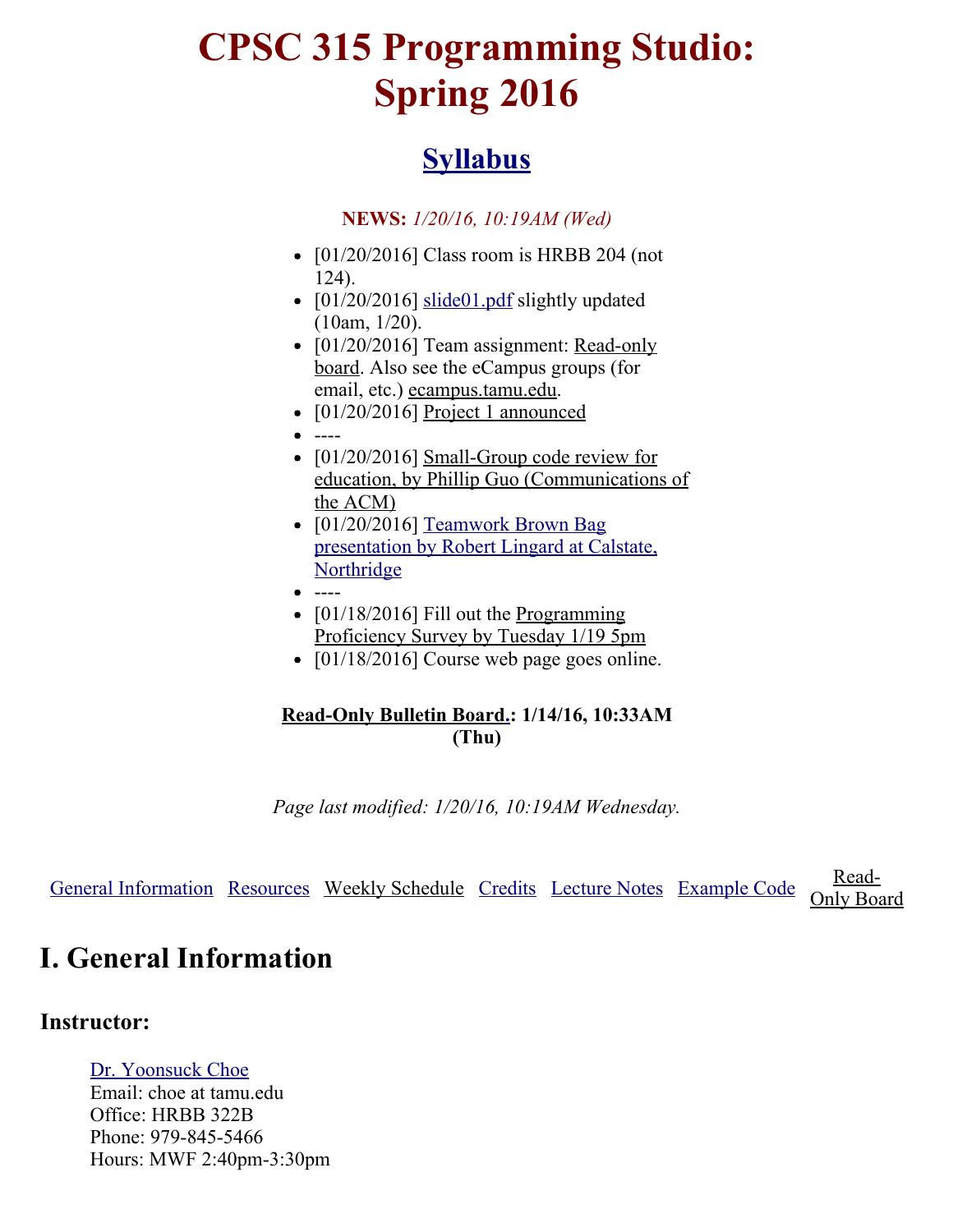#### **Teaching assistants and peer teachers:**

Teaching Assistant (labs): Randall Reams Email: randall.c.reams at gmail.com Office hours: Tue/Thu 9:30am10:30am Office: ETB 2021

Grader TBA Grader TBA

Peer teacher: Cody Taylor Office: RDMC 111J Hours: MW 11:30am-12:30am Email: cody.taylor49 at tamu.edu

#### **Prerequisite/Restrictions:**

This class is intended for students who have completed CPSC 314 - Programming Languages, and are concurrently taking CPSC 313 - Intro to Computer Systems. It is meant to be somewhat of a "capstone" course for the lower-level computer science courses, before taking courses in the upper-level tracks.

#### **Lectures:**

MWF 1:50pm–2:40pm, HRBB 204

The course is listed as a 2-hour per week lecture, and 2-hour per week lab, however it has been intentionally scheduled for 3 hours per week of lecture (along with the lab). We will meet a minimum of 2/3 of the allocated lecture periods over the course of the semester. The idea is to "front-load" these lectures in the earlier part of the semester, to cover material that might be useful when working on the programming projects, and spend less lecture time during the project periods themselves. Also, some days when the instructor travels might be used as some of the "missed" days. The specific list of days we will meet will be provided on the course web page.

There is a final exam time reserved for this class. Although the plan is to wrap up the course before this time, students should leave the final exam time available until instructed otherwise, since it might be used for project presentations or something similar. However, there will not be a final exam in the course.

#### **Labs: taught by the TA**

Section 207 (Honors): TR 12:45pm-2 pm RDMC 111J Section 509: TR 11:10am-12:00pm RDMC 111J

#### **Goals:**

This course is intended as an intensive programming experience that integrates core concepts in Computer Science and familiarizes students with a variety of programming/development tools and techniques. Students will primarily work in small teams on month-long projects emphasizing different specializations within computer science. The course focuses on honing good programming techniques to ease code integration, reuse, and clarity.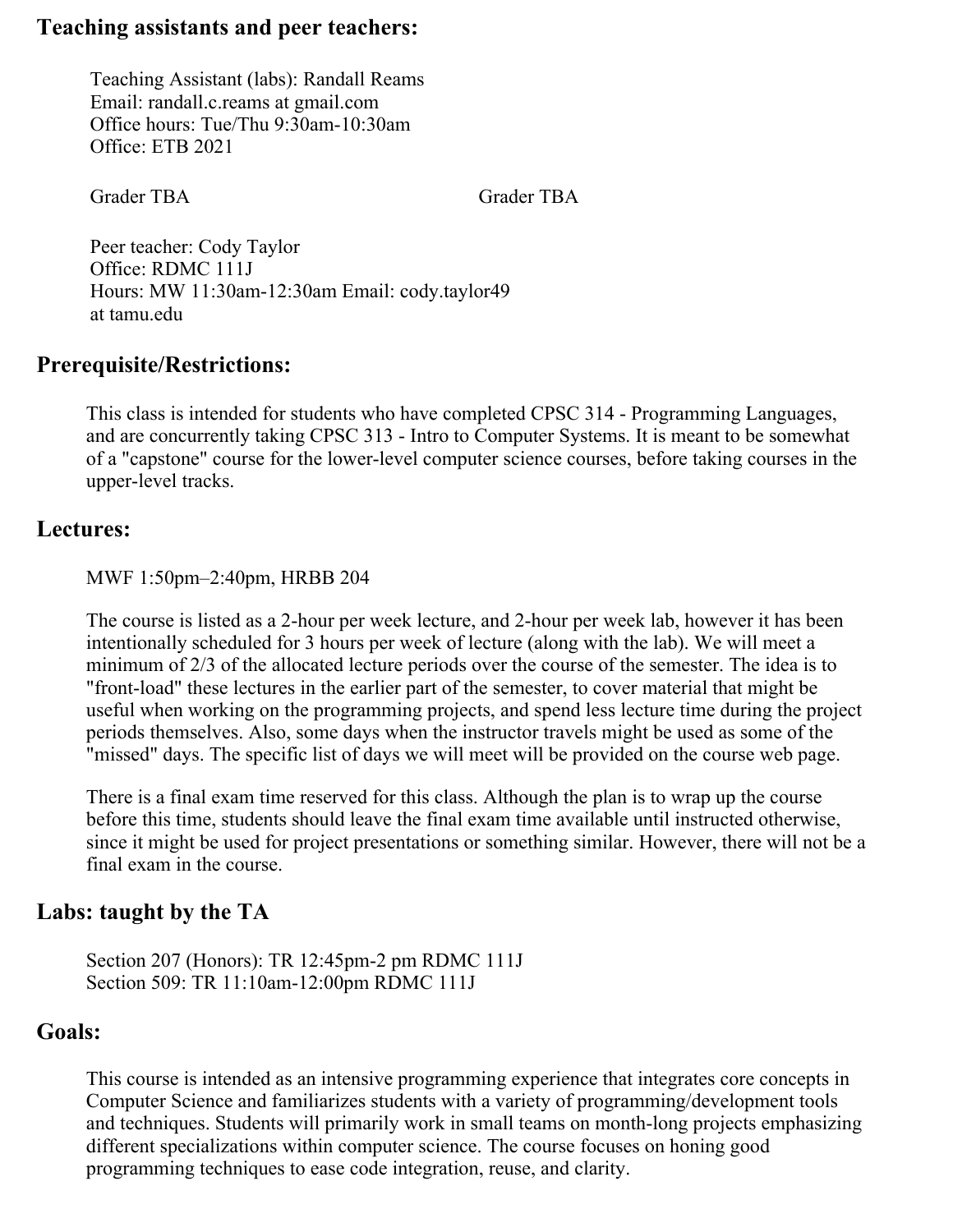The primary goal for this class is to have students emerge with strong programming skills, able to address both individual and team programming challenges competently. The class is meant to allow students to improve their programming skills through significant practice.

## **Objectives:**

The expected accomplishments of the students are as follows:

- 1. Become a confident software developer experienced in the full software development cycle.
- 2. Become a capable and effective member in a small software development team.
- 3. Become an effective communicator within the context of software projects.

## **Outcomes:**

The students who take this course should be able to demonstrate the following upon the completion of this course.

- 1. Knowledge of programming and debugging tools.
- 2. Knowledge of various programming paradigms.
- 3. Ability to design and refine large software systems based on rough system requirements.
- 4. Ability to implement and test software system design.
- 5. Ability to work as a member of a software project development team.
- 6. Knowledge of various software development paradigms.
- 7. Ability to manage software development projects.
- 8. Ability to write technical documentation regarding software systems.
- 9. Ability to communicate the overall design and details of software systems.
- 10. Introductory-level knowledge in database systems, artificial intelligence, and software engineering.

## **Textbook:**

We will be using the following textbook:

• Code Complete, 2nd edition, by Steve McConnell, Microsoft Press, 2004. [Book](http://www.cc2e.com/) web page

Other books that may be drawn from, and that might be useful references include both the first edition of Code Complete, as well as:

- The Practice of Programming, by Brian W. Kernighan and Rob Pike, Addison Wesley, 1999.
- Code Craft, by Pete Goodliffe, No Starch, 2007. (Note: this book is available to read online for free through TAMU).

## **Computer Accounts:**

1. Computer accounts: if you do not have a unix account, ask for one on the CSE web page.

## **Topics to be covered:**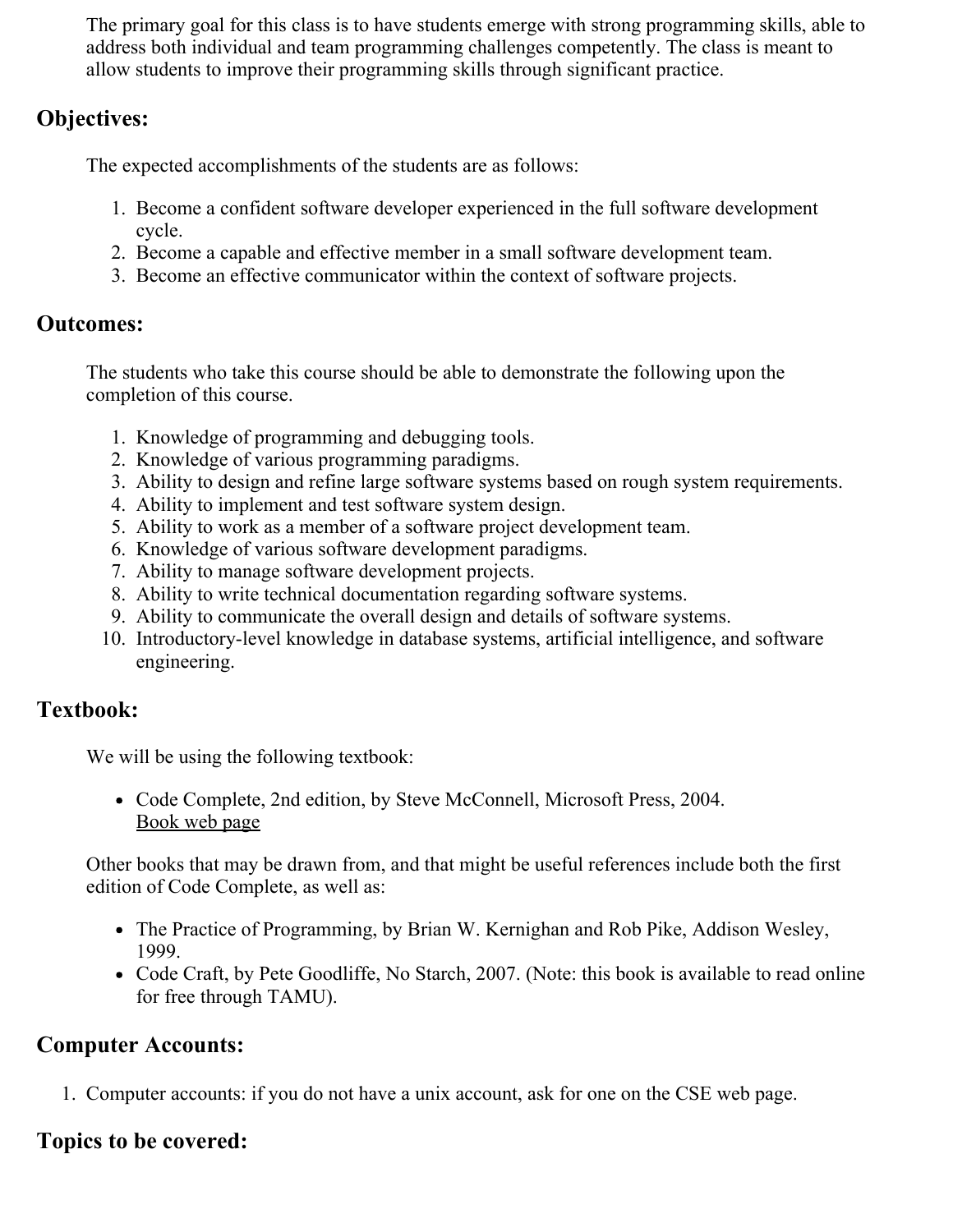Among the topics to be covered in lecture periods are:

- Style considerations in writing code
- Design of software sytems and APIs
- Coding beyond the single component
- Basic collaborative software coding practices
- Design for portability, performance, testability
- Specification and documentation
- Basic software tools and their use
- Object oriented design
- Design patterns
- Testing
- Subject-specific topics related to the team projects

Though many topics will overlap, this course is not intended to be as in-depth or comprehensive as a standard software engineering course, which focuses more on project management - students may take the software engineering class after taking this class.

Note: You should expect to spend a significant amount of time (>10 hours/week) outside of class time on programming projects. This may require meeting with team members outside of the class/lab periods.

See the Weekly Schedule section for more details.

### **Grading:**

There will be three major projects in the course, each counting for 28% of the overall grade. Specific grading practices for each project will be announced when that project is given out, but the grade may include factors such as evaluation of code clarity, teamwork, etc. Peer evaluation may be used as a significant contributing factor to these grades (see below). The remaining 16% of the grade will be based on attendance (6%: attendance sheets will be circulated) and the two online quizzes (5% each).

The projects are scored by the team, however, different individual contribution can lead to differential grades given the same team score.

- $\bullet$  i = individual score
- $\bullet$  t = team score
- $c =$ your contribution (X %, e.g., 25%). Sum of c for all members in the team should equal 100.
- $\bullet$  d = contribution divisor (Y %, e.g., 25% for a team of 4, 33.3% for a team of 3, etc.)
- Formula:  $i = min(sqrt(c/d) * t, 110)$ .
- Examples:
	- 1. Team got 90 and your contribution was 25% for a 4-person team.

 $i = min (sqrt(25/25) * 90, 110) = min(1*90, 110) = 90.$ 

2. Team got 85 and your contribution was 35% for a 4-person team.

 $i = min (sqrt(35/25) * 85, 110) = min(100.57, 110) = 100.57.$ 

3. Team got 95 and your contribution was 20% for a 3-person team.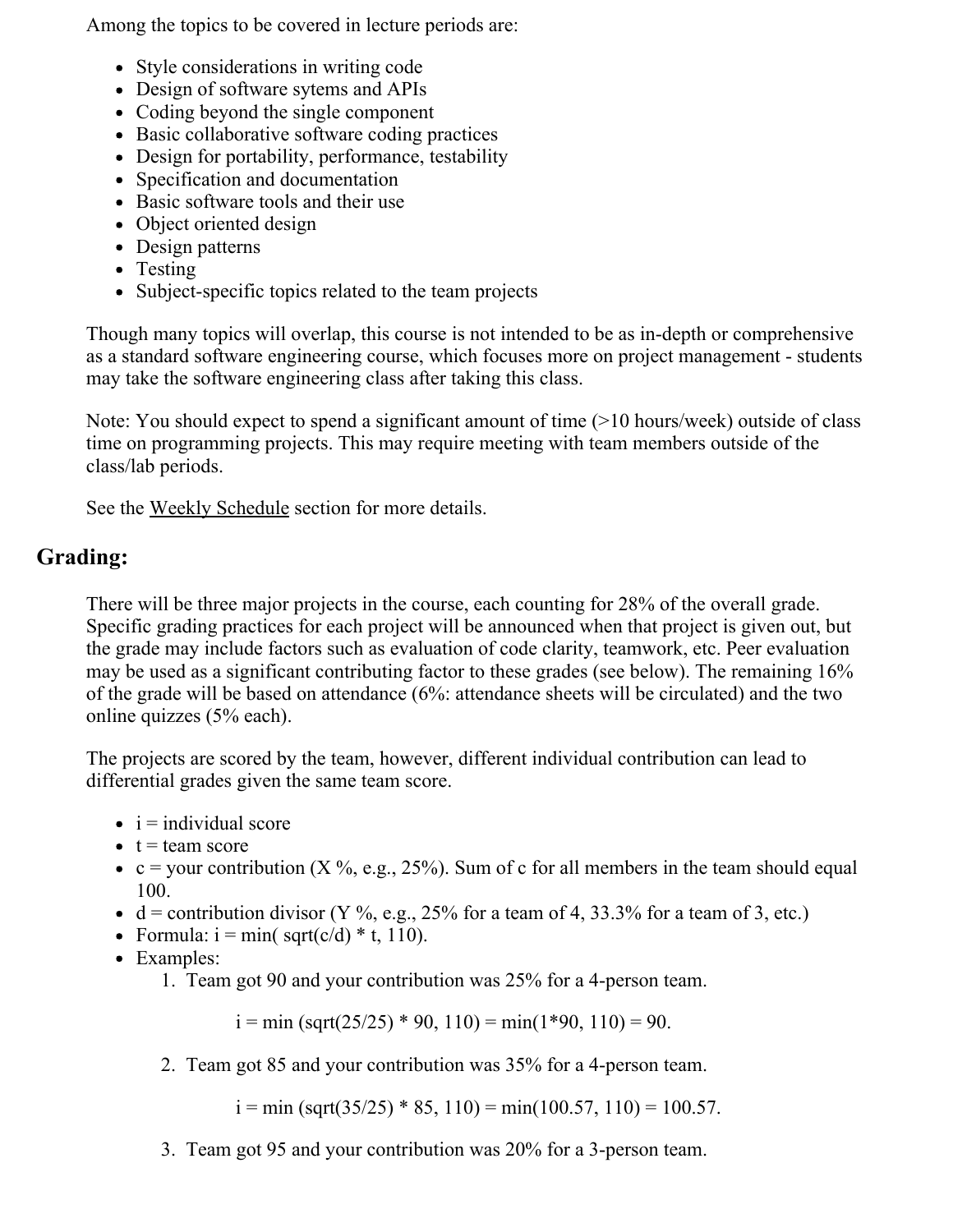$i = min (sqrt(20/33.333) * 95, 110) = min(73.587, 110) = 73.587$ 

The grading scale expected to be used is:  $>90 = A$ ;  $>80 = B$ ;  $>70 = C$ ;  $>60 = D$ ; all else F.

#### **Honors credit:**

Those who are taking this for the honors credit (section 207), the following will be different from the regular section.

- 1. Smaller team size (default team size of 3, as opposed to 4 in the regular section).
- 2. Additional project requirements (to be announced in the project assignment document).

#### **Academic Integrity:**

AGGIE HONOR CODE: An Aggie does not lie, cheat, or steal or tolerate those who do.

Upon accepting admission to Texas A&M University, a student immediately assumes a commitment to uphold the Honor Code, to accept responsibility for learning, and to follow the philosophy and rules of the Honor System. Students will be required to state their commitment on examinations, research papers, and other academic work. Ignorance of the rules does not exclude any member of the TAMU community from the requirements or the processes of the Honor System.

For additional information please visit: <http://aggiehonor.tamu.edu/>

For this class, certain aspects of the honor code need to be clarified.

- 1. There may be times in this course where you or your team make use of external code/software/libraries. Whenever this is done, you must make sure that, in addition to following any restrictions on that code itself, you clearly document what the source of the external code was, and how it was used.
- 2. There may be cases in this course where you or your team seeks outside assistance related to one of the projects. Any assistance received from people other than members of your team, the professor, teaching assistant, or peer teacher needs to be clearly documented.
- 3. You will be working in team environments in this course, and your work as a team will be used to determine grades. As such, it is your responsibility, when asked, to:
	- accurately describe the work that you have done on a team project. Claiming credit for work that you have not done or that others did instead is a violation of the code.
	- accurately describe (to the best of your knowledge) the performance of other team members. "Covering" for another team member (claiming they did more work than you know they did) or "spiking" them (claiming they did less work than you know they did) are examples of honor code violations.
	- prevent (as best you can) or report (known) violations of the honor code by your other team members. You share responsibility when a project is turned in; if you are aware of a teammate having violated the code in his/her work on the project, and do not report it, you are claiming credit for that violation yourself.

If there are any questions or concerns about whether an action is appropriate, you should check with the professor or teaching assistant first. If in doubt, assume that it is not appropriate.

## **Course Policy:**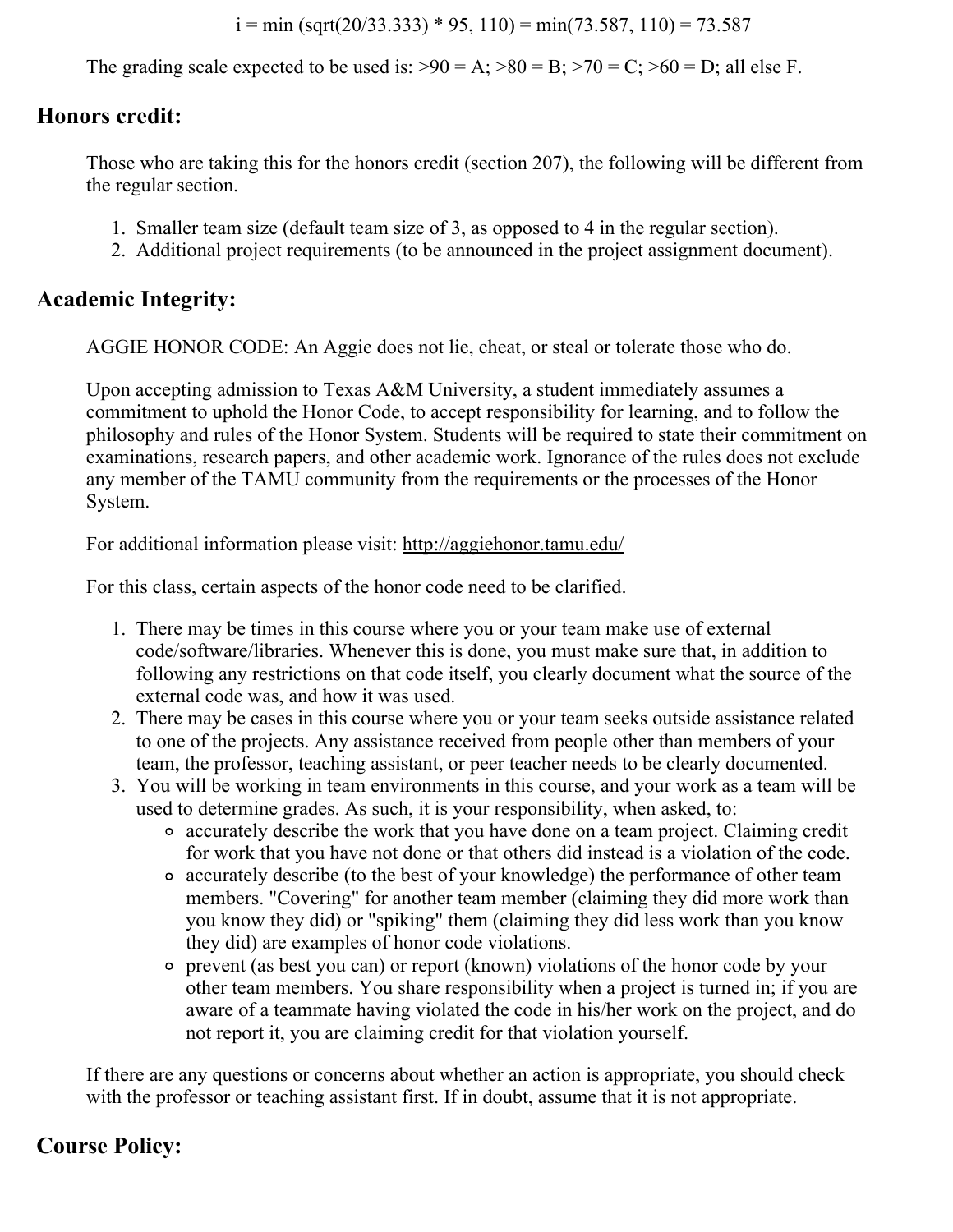- Attendance: Attendance is mandatory in the course, and may be recorded in both lectures and labs. 16% of the course grade will be based on individual evaluation of assignments and class participation, and repeated absences may negatively affect the grade. In addition, students might miss quizzes, which will not be made up without prior approval. Students with absences should notify the instructor ahead of time about any planned missed classes or labs. Unapproved absences may result in a lower course grade.
- Late Assignments: Each project will have a specified date and time at which it is due, and dates and times for which various intermediate parts of the project are due. Projects that are turned in late will have a penalty applied to the overall project grade, which will affect the grade given on that project for all team members (if individual reports are late, those will affect only the grade for that team member). The total number of minutes, m, that assignments within a project are late will be added up. The final grade on the project will be multiplied by 0.9998<sup>m</sup>. For example, if the project is 1 hour late, you lose a bit over 1%. If it is one day late, you lose about 25%. After 3 days, you're down to 42% of your grade lost.
- Quizzes: The instructor may give out small quizzes in class to ensure that students are continuing to follow course material. Any quizzes will be short and simple, related to recent course discussions or reading assignments. Quizzes will affect only the 16% "individual" grade portion on the class. Makeup quizzes will not be offered without prior approval.
- Course Evaluation: An online course evaluation will be used for the class.
- Communication: A class web page (listed at the top of this syllabus) will be maintained throughout the semester. Students are responsible for checking both the web page and email regularly for class updates.
- Code Documentation: A key part of this class is understanding the importance of clear code construction and documentation. So, when assignments are graded, a significant portion of the grade may be based on an evaluation of how well the code is written, and how easy it is to follow. Just producing code that "works" is not sufficient; it will be your responsibility to produce code that the grader can follow.

### **Students with Disabilities:**

The Americans with Disabilities Act (ADA) is a federal anti-discrimination statute that provides comprehensive civil rights protection for persons with disabilities. Among other things, this legislation requires that all students with disabilities be guaranteed a learning environment that provides for reasonable accommodation of their disabilities. If you believe you have a disability requiring an accommodation, please contact Disability Services, currently located in the Disability Services building at the Student Services at White Creek complex on west campus or call 979-845-1637. For additional information, visit http://disability.tamu.edu.

## **II. Resources**

1. TBA

## **III. Weekly Schedule and Class Notes**

- **[Lecture](http://courses.cs.tamu.edu/choe/16spring/315/lectures/) notes**: all notes will be uploaded in this directory.
- It is **your responsibility** to download, print, and bring the notes to the class. Notes will be available 24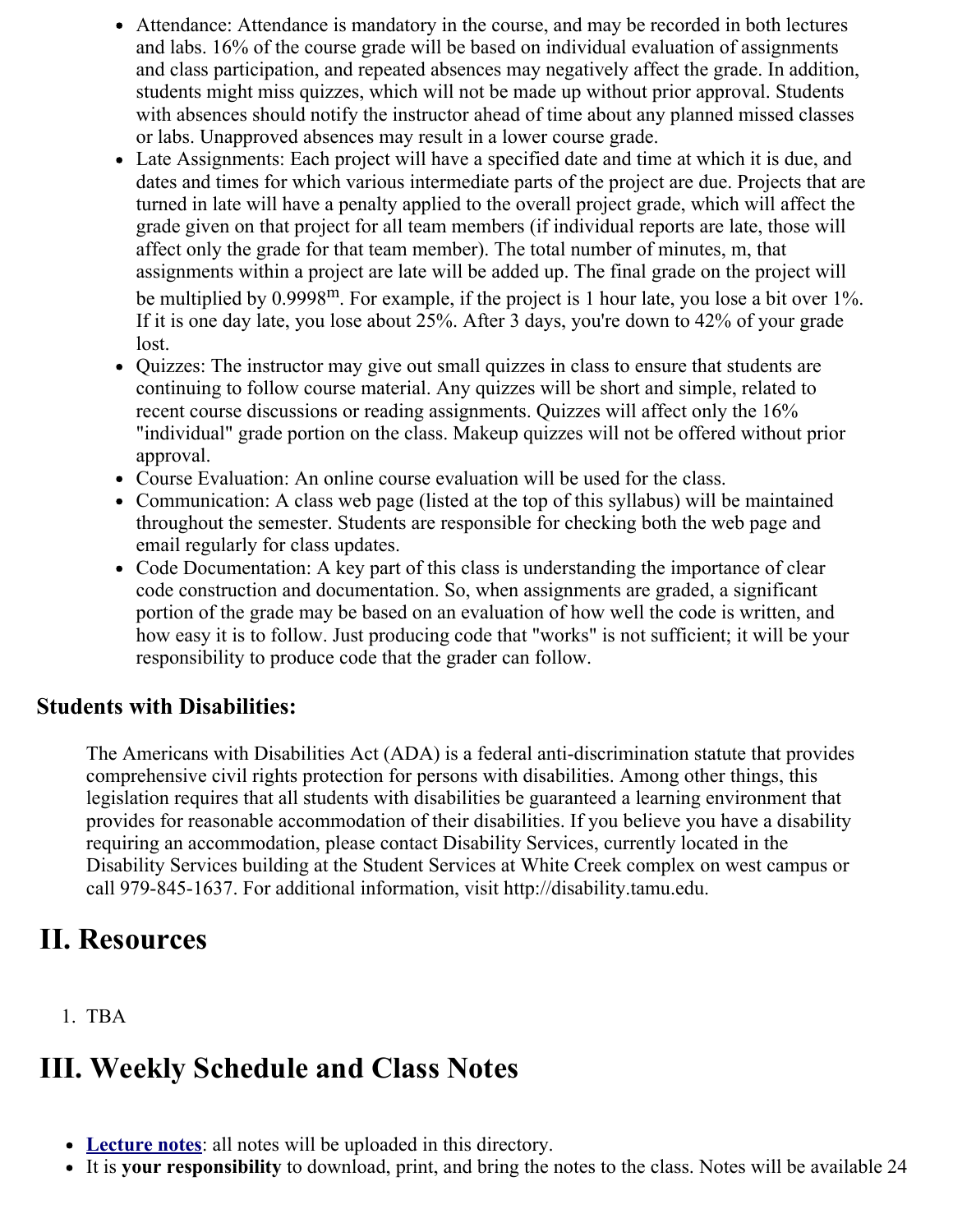hours before each class.

See the **TAMU [Calendar](http://registrar.tamu.edu/general/calendar.aspx)** for breaks, etc.

More detail will be available as we go along.

| <b>Week Date</b> |      | Lecture                                                                                                                                                                                  | Lab                                                             | <b>Notices</b> | <b>Deadlines</b>                        | <b>Slides</b>                                                          |
|------------------|------|------------------------------------------------------------------------------------------------------------------------------------------------------------------------------------------|-----------------------------------------------------------------|----------------|-----------------------------------------|------------------------------------------------------------------------|
|                  |      | <b>MWF</b>                                                                                                                                                                               | Tuesday/Thursday                                                |                |                                         |                                                                        |
| 1                | 1/18 | <b>No Class: Martin Luther</b><br><b>King day</b>                                                                                                                                        | Tue: IDE,<br>programming<br>proficiency<br>survey.              |                |                                         |                                                                        |
| $\mathbf{1}$     | 1/20 | Introduction; Project 1: Intro<br>to Databases, Entity-<br>relationship model, relational<br>DB [Chapters 1, 9.1, 9.2];                                                                  | Thu: IDE, GIT,<br>Team assignment                               |                |                                         | slide01<br>silide02<br>slide <sub>03</sub>                             |
| 1                | 1/22 | Project 1: SQL Schema;<br>Project 1 announcement                                                                                                                                         |                                                                 |                |                                         | silide03<br>slide04                                                    |
| $\overline{2}$   | 1/25 | Project 1: SQL Schema;                                                                                                                                                                   | Debugger use;<br>Project 1 Design,<br>DB engine<br>[Chapter 23] |                |                                         | silide03<br>slide04                                                    |
| $\overline{2}$   | 1/27 | Project 1: SQL queries,<br>Database implementation;<br>API Design                                                                                                                        | Project 1, DB<br>engine                                         |                | Project 1<br>Design<br>Documents<br>Due | slide05<br>slide06<br>slide07                                          |
| $\overline{2}$   | 1/29 | Software Design Principles;<br><b>Testing and Test-Driven</b><br>Development (TDD)<br>[Chapter 5, Chapter 22]<br>(SELF-STUDY: Naming,<br>Style, Commenting<br>[Chapters 11.1, 11.2, 31]) |                                                                 |                |                                         | slide08<br>slide09<br>slide10<br>naming<br>style<br>commenting<br>0909 |
| $\overline{3}$   | 2/1  | <b>Software Design Principles;</b><br><b>Testing and Test-Driven</b><br>Development (TDD)<br>[Chapter 5, Chapter 22]                                                                     | Project 1: Parsing                                              |                | Project 1 DB<br>Engine code<br>due      | slide08<br>slide09<br>slide10                                          |
| $\overline{3}$   | 2/3  | Debugging, Software<br>development approaches;<br><b>Agile Development [Chapter</b><br>5.1, 5.2, 5.3, 8.1, 8.2, 8.3]                                                                     | Project 1: Parsing,<br><b>DB</b> Engine Code<br>Review/Debug    |                |                                         | slide11<br>slide12<br>slide13                                          |
| $\overline{3}$   | 2/5  | Agile Development;<br><b>Collaborative Code</b><br>Development; Project 1<br>intermediate review                                                                                         |                                                                 |                |                                         | slide13<br>slide17                                                     |
|                  |      | Agile Development;<br>Collaborative Code                                                                                                                                                 | Project 1:                                                      |                | Project 1:                              | slide13                                                                |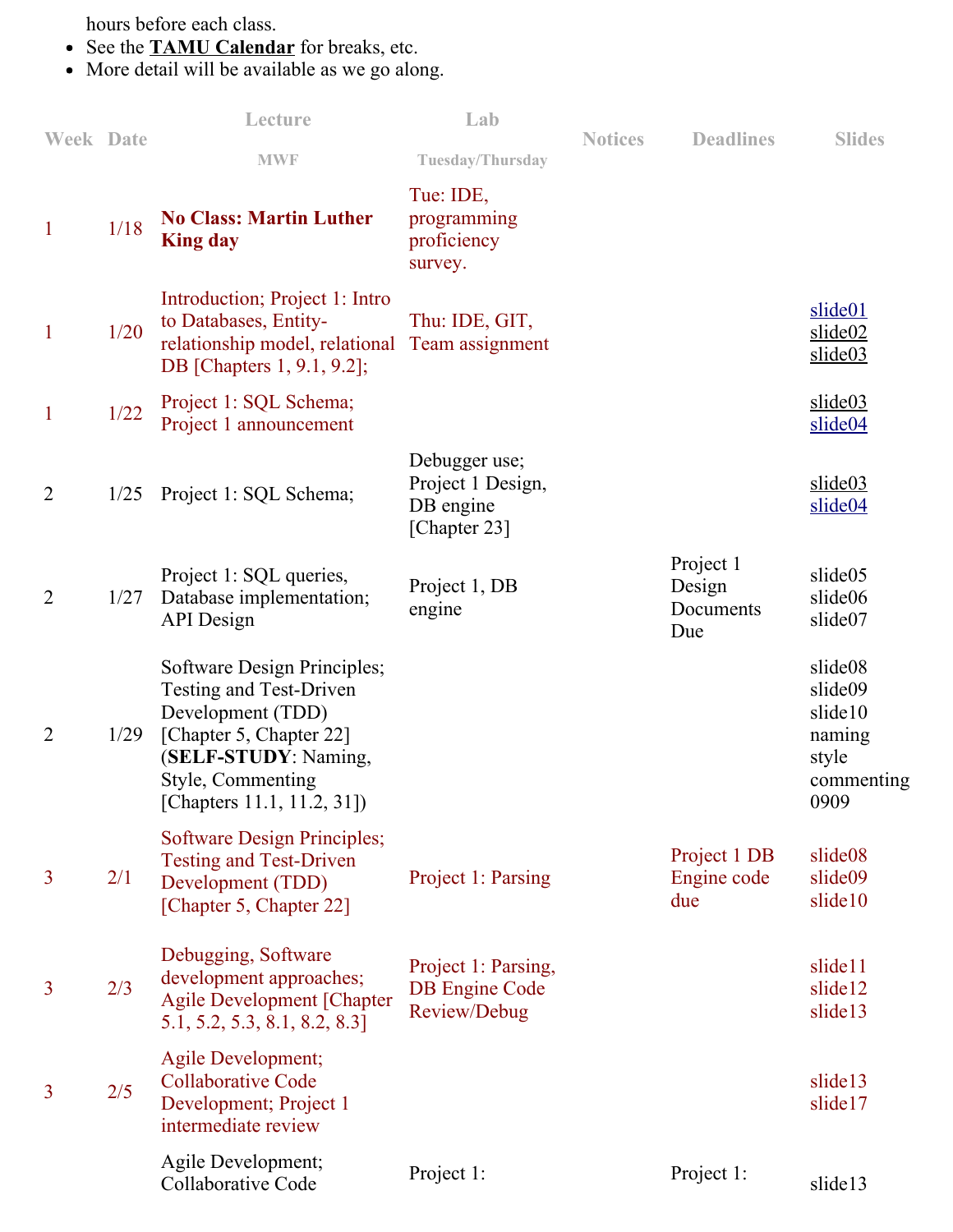| $\overline{4}$ | 2/8  | Development; Project 1<br>intermediate review                                             | Integrating parser<br>and DB engine                     |                        | Parser code<br>due                                         | slide17                                                    |
|----------------|------|-------------------------------------------------------------------------------------------|---------------------------------------------------------|------------------------|------------------------------------------------------------|------------------------------------------------------------|
| 4              | 2/10 | Design patterns; Code<br>portability [Chapter 21, 24]                                     | Project 1:<br>Integrating parser<br>and DB engine       |                        |                                                            | slide18<br>slide19                                         |
| 4              | 2/12 | Code portability; Code<br>performance; Code Tuning<br>[Chapter $25, 26$ ]                 |                                                         |                        |                                                            | slide20<br>slide21                                         |
| 5              | 2/15 | Code portability; Code<br>performance; Code Tuning<br>[Chapter 25, 26]                    | Project 1: DB<br>application<br>coding                  |                        | Project 1<br>Parser+DB<br>engine<br>integrated code<br>due | slide20<br>slide21                                         |
| 5              | 2/17 | Project 2: Introduction to AI,<br>Search                                                  | Project 1: DB<br>application<br>coding                  |                        |                                                            | slide14<br>slide15                                         |
| 5              | 2/19 | Project 2: Game Search                                                                    |                                                         |                        |                                                            | slide15                                                    |
| 6              | 2/22 | Project 2: Game Search;<br>Project 2 Annoucement                                          | Project 1 status<br>check; Project 2<br>design          | Project 2<br>announced | Project 1 final<br>version due                             | slide15                                                    |
| 6              | 2/24 | Network protocols and<br>socket programming<br>[General reading: Chapter<br>$6.1 - 6.4$ ] | Project 2: game<br>mechanics                            |                        |                                                            | web link;                                                  |
| 6              | 2/26 | Project 1 presentation                                                                    |                                                         |                        |                                                            | web link:                                                  |
| 7              | 2/29 | Advanced AI: Intro to<br>machine learning                                                 | Project 2: game<br>mechanics /<br>socket<br>programming |                        | Project 2<br>design<br>documents due                       |                                                            |
| 7              | 3/2  | <b>Advanced AI:</b><br>Neuroevolution                                                     | Project 2: socket<br>programming                        |                        |                                                            | slide16                                                    |
| 7              | 3/4  | <b>Advanced AI:</b><br>Neuroevolution                                                     |                                                         |                        |                                                            | slide16                                                    |
| 8              | 3/7  | Project 3: Android<br>introduction                                                        | Project 2: AI<br>engine                                 |                        | Project 2 Game<br>mechanics and<br>server code due         | kwon-<br>android01-<br>choe                                |
| 8              | 3/9  | Project 3: Android<br>programming                                                         | Project 2: AI<br>engine                                 |                        |                                                            | kwon-<br>android02-<br>choe<br>kwon-<br>android03-<br>choe |
|                |      | Project 3: XML; SOLID                                                                     |                                                         |                        |                                                            | slide22                                                    |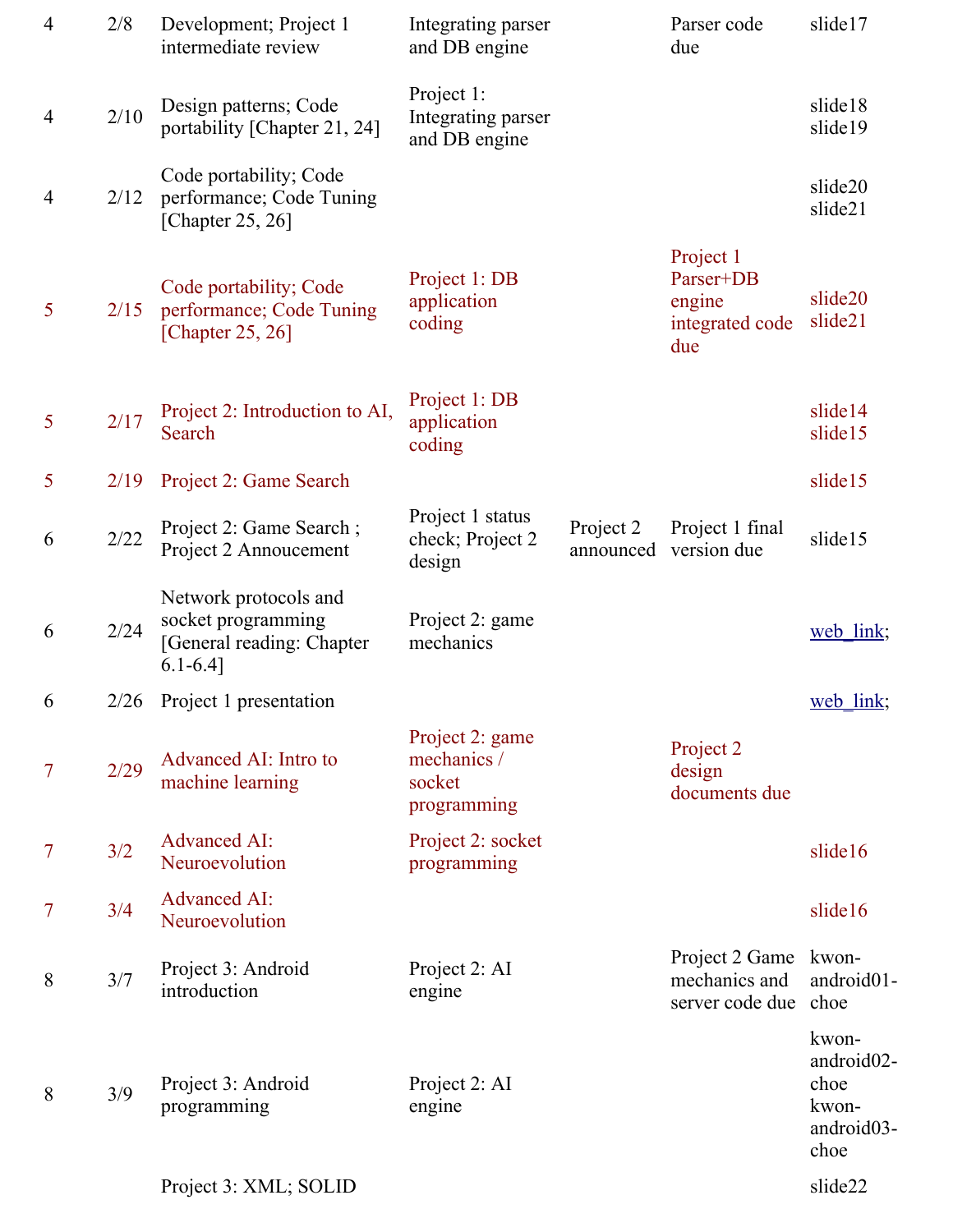| 8  | 3/11 | principles                             |                                                                         |                        |                                                             | slide23 |
|----|------|----------------------------------------|-------------------------------------------------------------------------|------------------------|-------------------------------------------------------------|---------|
| 9  | 3/14 | <b>Spring Break</b>                    |                                                                         |                        |                                                             |         |
| 9  | 3/16 | <b>Spring Break</b>                    |                                                                         |                        |                                                             |         |
| 9  | 3/18 | <b>Spring Break</b>                    |                                                                         |                        |                                                             |         |
| 10 | 3/21 | No class                               | Project 2: client<br>GUI                                                |                        |                                                             |         |
| 10 | 3/23 | No class                               | Project 2 status<br>check                                               |                        | Project 2 AI<br>engine due                                  |         |
| 10 | 3/25 | No class                               |                                                                         |                        |                                                             |         |
| 11 | 3/28 | Project 3 announcement                 | <b>Android SDK</b><br>installation and<br>testing, emulator<br>test run | Project 3<br>announced |                                                             |         |
| 11 | 3/30 | <b>No class</b>                        | <b>Android SDK</b><br>installation and<br>testing, emulator<br>test run |                        | Project 2 final<br>version<br>(including GUI<br>client) due |         |
| 11 | 4/1  | <b>No class</b>                        |                                                                         |                        |                                                             |         |
| 12 | 4/4  | Project 2 code review and<br>live demo | Android SDK<br>user interface                                           |                        | Project 3<br>Design<br>documents due                        |         |
| 12 | 4/6  | No class                               | Android SDK<br>user interface                                           |                        |                                                             |         |
| 12 | 4/8  | No class                               |                                                                         |                        |                                                             |         |
| 13 | 4/11 | <b>No class</b>                        | Android SDK:<br>graphics                                                |                        | Project 3 user<br>interface code<br>due                     |         |
| 13 | 4/13 | <b>No class</b>                        | Android SDK:<br>graphics                                                |                        |                                                             |         |
| 13 | 4/15 | <b>No class</b>                        |                                                                         |                        |                                                             |         |
| 14 | 4/18 | Project 3 code review                  | Project 3 status<br>check                                               |                        | Project 3 core<br>algorithm<br>implementation<br>due        |         |
| 14 | 4/20 | No class                               | Project 3 status<br>check                                               |                        |                                                             |         |
| 14 | 4/22 | No class                               |                                                                         |                        |                                                             |         |
| 15 | 4/25 | <b>No class</b>                        | Project 3 status<br>check                                               |                        |                                                             |         |
|    |      |                                        | Project 3 status                                                        |                        |                                                             |         |